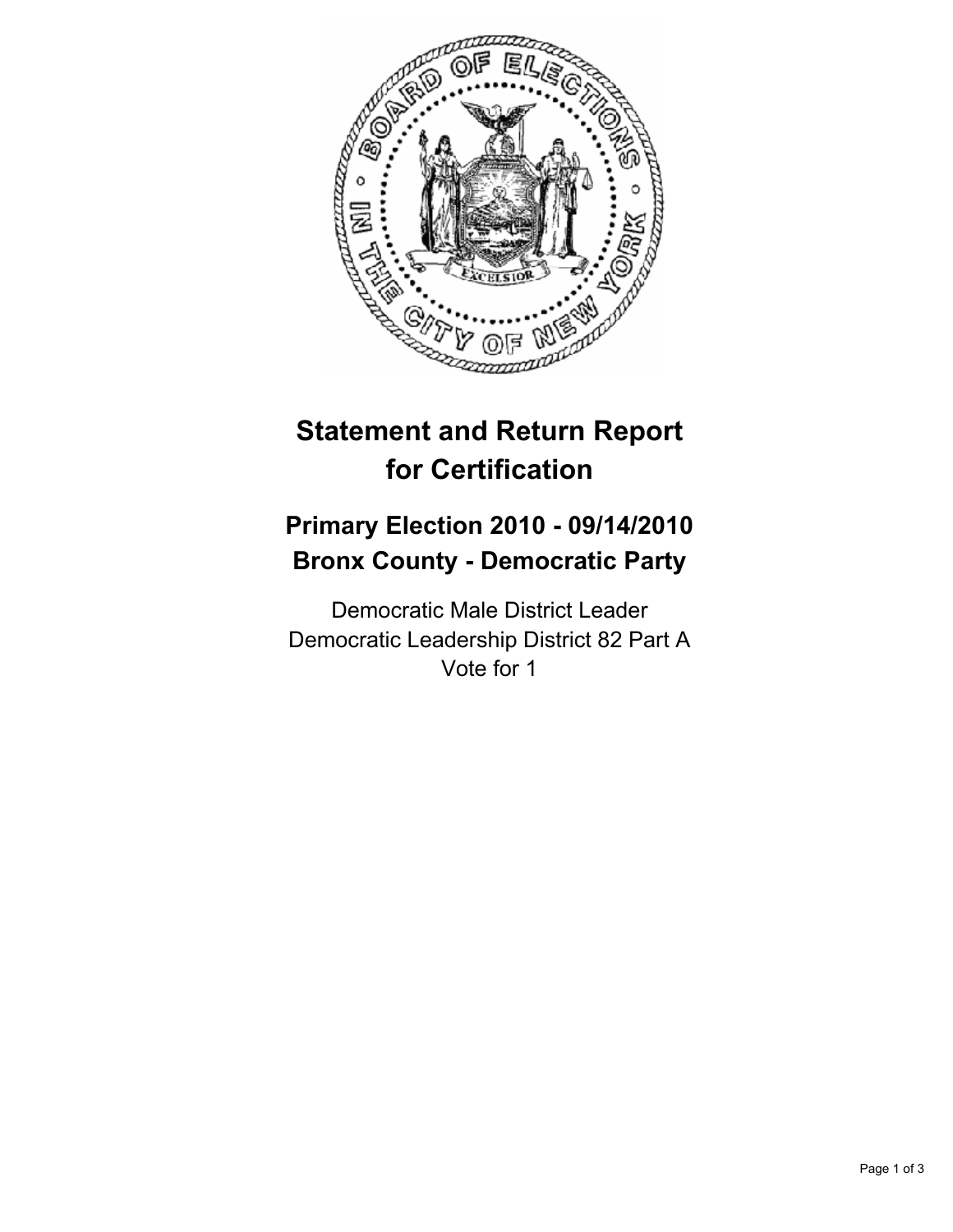

## **Assembly District 82**

| <b>PUBLIC COUNTER</b>            | 3,852          |
|----------------------------------|----------------|
| <b>EMERGENCY</b>                 | 15             |
| ABSENTEE/MILITARY                | 97             |
| <b>AFFIDAVIT</b>                 | 14             |
| <b>HERBERT MOREIRA-BROWN</b>     | 859            |
| ALGERNON QUATTLEBAUM             | 278            |
| <b>LARRY B SEABROOK</b>          | 1,489          |
| SEBASTIAN ULANGA-SANTIAGO        | 729            |
| JAMES VACCA (WRITE-IN)           |                |
| <b>JOSE RODRIGUEZ (WRITE-IN)</b> | $\overline{2}$ |
| <b>REX WESTON (WRITE-IN)</b>     | 1              |
| <b>Total Votes</b>               | 3.359          |
|                                  |                |